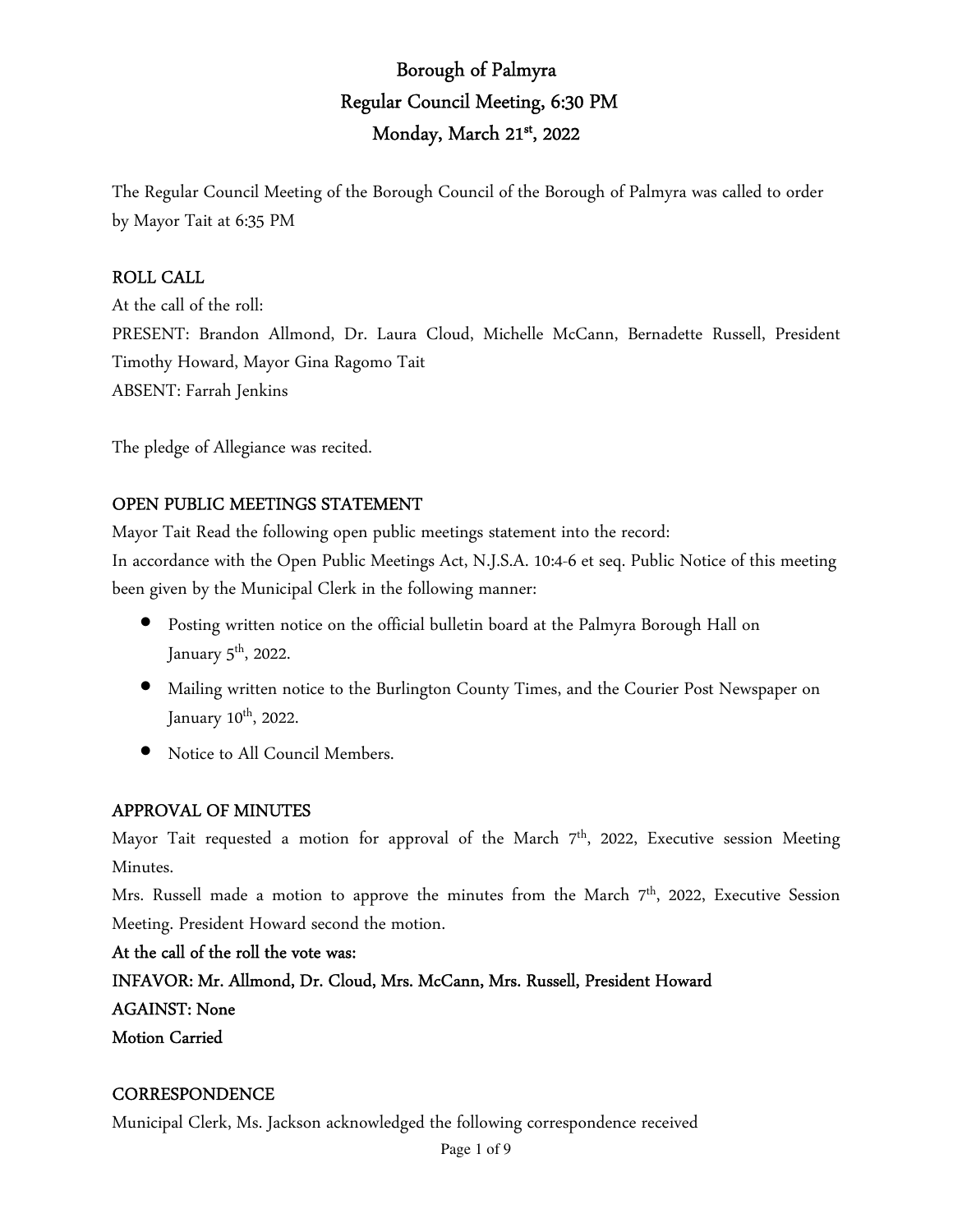Resignation Letter- Tyler Tolan, Recruit

Thank-you Note, William Kirchner, ERI

Thank-you Note, Lois Gerkens

Mayor Tait requested a motion to accept the resignation letter from Tyler Tolan. Mrs. Russell made a motion to accept the resignation letter from Tyler Tolan. President Howard second the motion.

#### REDEVELOPMENT

# Rt. 73 South Redevelopment Area- Update and hearing of PURE, LLC Amended Preliminary and Final Major Site Plan Application review for approval to submit to Land Use Board

Mr. Gural noted the memo received from Mr. Rosenberg, in your packet, regarding the Fair Share Housing negotiations is for additional discussion in executive session. Mr. Gural noted the discussion previously had regarding the redeveloper's desire to reroute the stormwater outflow system into the Pennsauken Creek, from the approved location into the Delaware River, along with the installation of a cofferdam in the creek. Mr. Gural stated the cofferdam and location change which was approved by the Army Corp of Engineers has not been approved administratively or by the Land Use Board. Mr. Gural noted the cofferdam was installed last week with the approval of the Army Corp of Engineers however the rerouted piping has not been approved by the Borough or the Land Use Board. Mr. Gural reminded all that two weeks ago Council had a conversation and approved PURE. LLC's request to allow them to go before the Land Use Board for the subdivision. Mr. Gural noted they will be appearing before the Land Use Board tomorrow for subdivision approval. Mr. Gural stated that tonight PURE, LLC is here requesting approval to proceed to the Land Use Board again for amended preliminary and final major site plan approval.

Mr. Winckowski stated that the redeveloper is looking to make site changes to the NAI and Fillit plan sites. Mr. Winckowski noted that most of the changes are occurring because of situations that arouse regarding obtaining outside agency approvals, and the purchase of the Fillit property after their initial plan submission and approval to and by the Land Use Board. Mr. Winckowski explained the changes being requested and the reasons for the changes. Mr. Brewer explained the timing of the purchase of the two properties and how it played into the applications presented to the Land Use Board. Mr. Brewer also explained the discovery of the Bald Eagle nest and the restrictions placed on the project noting how it also changed the size of one warehouse from one million sq. feet to 704,250 sq feet. Mr. Brewer explained that Council tonight is simply granting permission for the redeveloper to go before the Land Use Board to request the changes, council is not approving the changes requested nor the site plan that is solely a decision of the Land Use Board.

Ms. Walters, of Nehmad, Davis & Goldstein. P.C. stated Mr. Winckowski did a good job of explained why they were before the governing body tonight. Ms. Walters explained their requests and how the timing effected the changes being requested. Ms. Walters noted the administrative changes approved in the field and explained the changes that are currently needed to continue on with the project. Ms. Walters explained the buffer required for the eagle's nest requiring changes to the plans as approved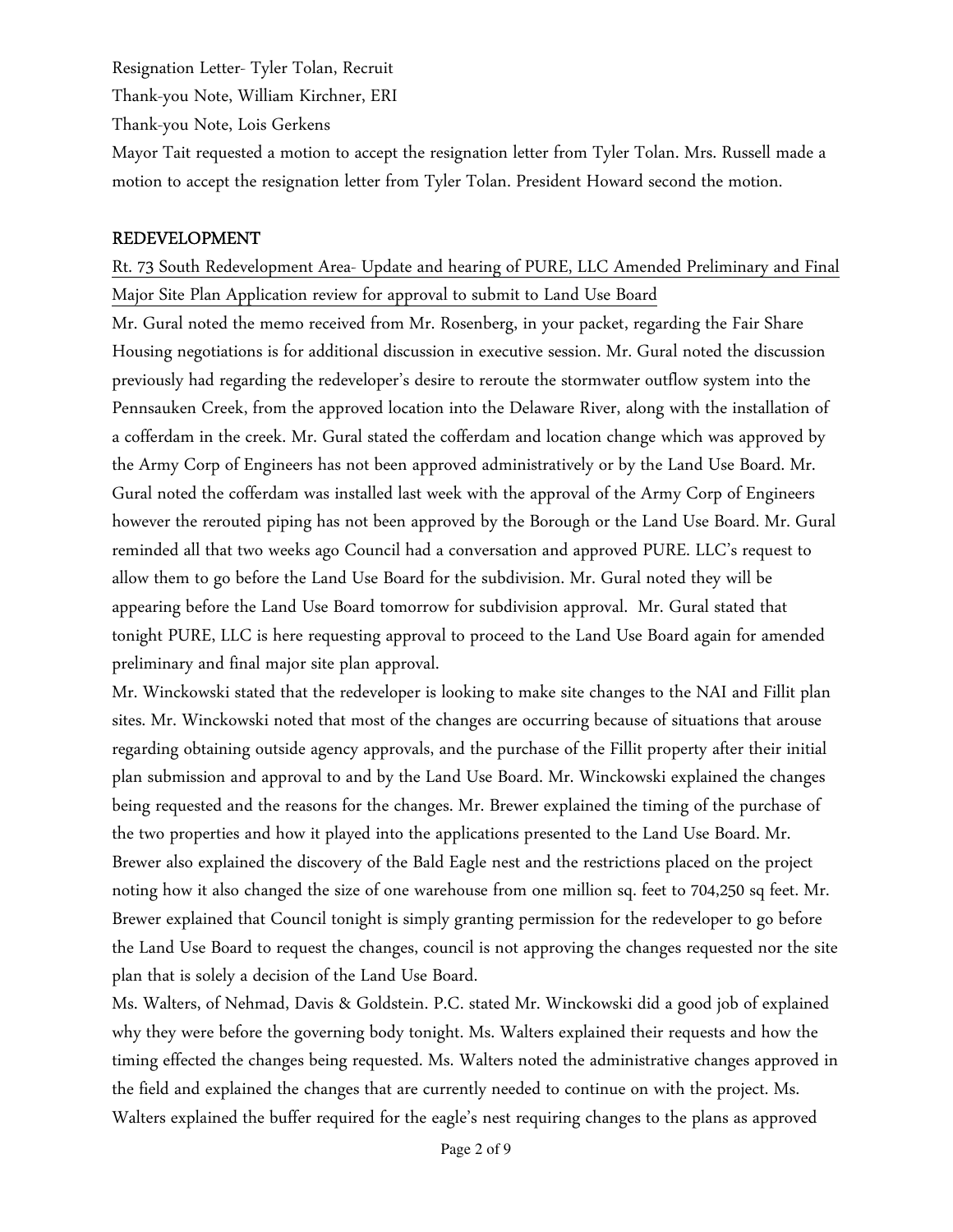and noted that because of Fillit's bankruptcy, resolution compliance was never achieved and they were moving thru the DEP process as things were moving along. Ms. Walters indicated that if the buffer is lifted regarding the eagle's nest, they may return in the future to apply to restore/add on to the warehouse taking it back to its original requested size. Ms. Walters went over the project narrative explaining the changes being requested. Ms. Walters noted that there were no changes to the affordable housing site and the changes requested apply only to the NAI and Fillit sites. Ms. Walters noted that the changes requested remain consistent with the redevelopment plan as approved. Ms. Walters noted that Mr. Hanrahan, Engineer, P.E. of Hammer Engineering would be presenting some exhibits which would show what was approved and what is proposed for approval also showing the buffer required for the eagle's nest. There was additional discussion regarding the eagles 'nest and the timing regarding abandonment of the nest.

Mr. Hanrahan presented the exhibits regarding the previously approved plans and the proposed changes, showing and explaining the difference in the two plans. There was some discussion.

Mayor Tait requested a motion to approve Resolutions 2022-100. Resolution to Authorize Palmyra Urban Renewal Entity, LLC to apply to Land Use Board for Amended Preliminary and Final Major Site Plan approval.

President Howard made a motion to approve Resolutions 2022-100, Resolution to Authorize Palmyra Urban Renewal Entity, LLC to Apply to Land Use Board for Amended Preliminary and Final Major Site Plan approval Mrs. Russell second the motion.

## At the call of the roll, the vote was:

# INFAVOR: Mr. Allmond, Dr. Cloud, Mrs. McCann, Mrs. Russell, President Howard AGAINST: None

#### Motion carried. Resolutions 2022-100 was approved.

## Outlaw Training & Fitness/620-622 Highland Ave Redevelopment Project

Mr. Brewer noted the property valuation hearing is scheduled for April 27<sup>th</sup>, 2022. Mr. Gural indicated Outlaw Fitness is currently putting together their information for permits, noting that they would need to go before the Land Use Board for site plan approval.

#### Sea Box/ELM Office LLC, 321 E. Broad Street - Former Knights of Columbus Property

Mr. Gural stated that Sea Box may be considering going before the Land Use Board. Mr. Gural asked Mr. Brewer if it would be necessary for them to come before council, due to being in a redevelopment area. Mr. Brewer indicated he would check into it and report back to the governing body.

#### PROFESSIONAL UPDATES

William Kirchner, ERI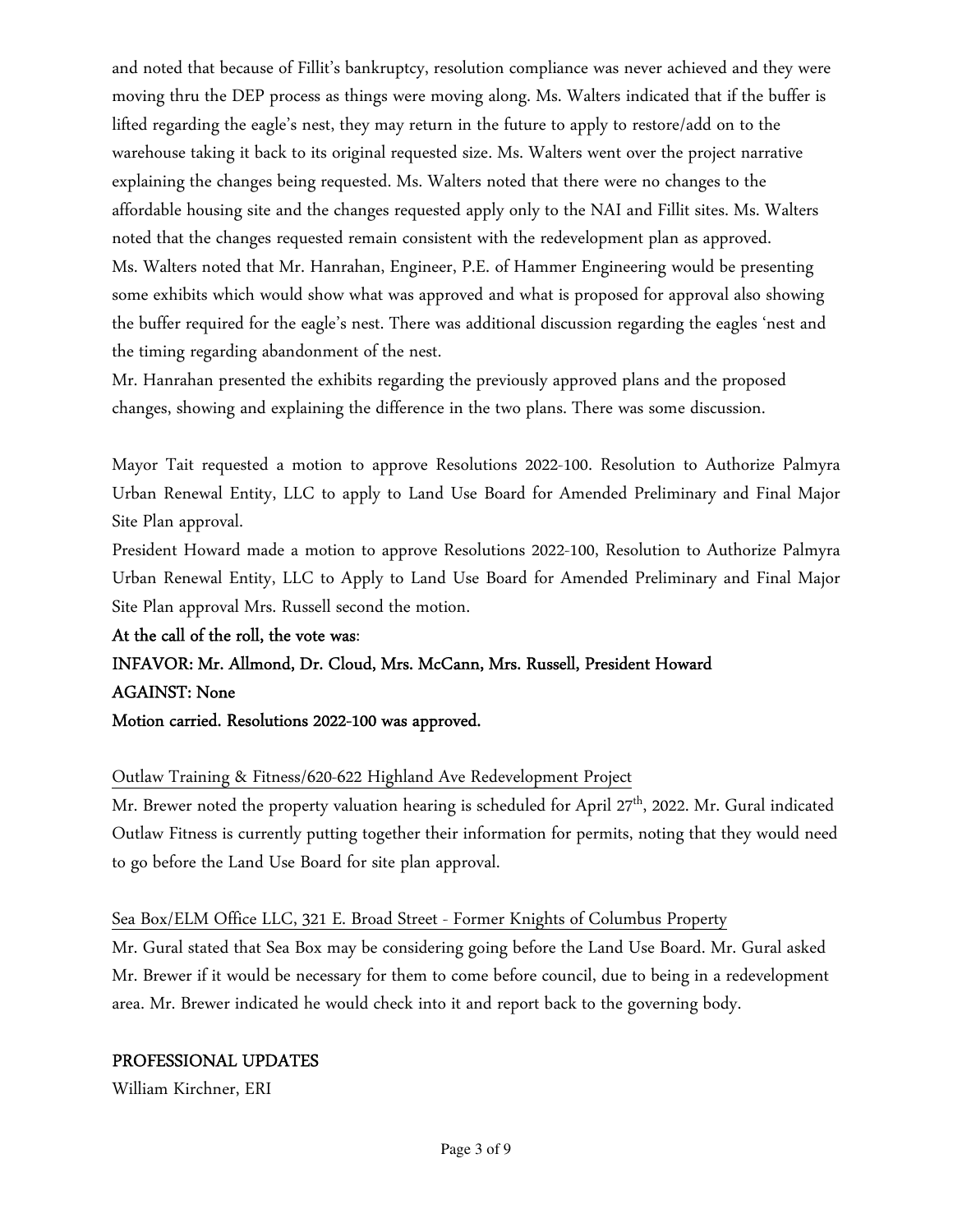Mr. Kirchner indicated that at the last meeting Council approved the contract award to Byrd Dog Paving for the Tap portion of the Temple Blvd project; and they are moving forward. Mr. Kirchner noted that the Spring Garden Street project is awaiting comments for DOT and as soon as received he will notify the governing body. Mr. Kirchner indicated they are hoping to completed the 2021 Road program sometime during April of 2022. Mr. Kirchner indicated he walked with NJAWC, Charles, Park, Hubbs, Second Streets regarding the road restoration they are completing after their water pipe installation project, he noted that they would probably be paving after school closes in late June or early July.

## REPORTS

PHS Student Representatives

Coady McCann – Mr. McCann stated that the seniors hard just returned from their senior trip to Florida.

Naomie Caban- Ms. Caban noted that Thursday is the World Indication Ceremony from Students from the Spanish and German Classes.

Gabriella Gillespie – Ms. Gillespie reported that the German and Spanish Clubs were hosting a fundraiser by selling ribbons for Ukraine, she noted that all proceeds will be sent to the refugees in Ukraine.

## PUBLIC COMMENT

We requested those participants wishing to have or make a Public comment, email their questions or comments in advance to Municipal Clerk Rita Jackson at djackson@boroughofpalmyra.com. The opportunity to submit comments prior to meeting expired at 2:00 PM on Monday March 21, 2022. For those "attending" the meeting Please sign in at the podium and state your name and address for the record. All comments will become part of the record and included with the meeting minutes. Mayor Tait asked for a motion to open to the Public for comments Mrs. Russell made a motion to open the public portion for comments. Mrs. McCann second the motion.

## All members present voted in favor of the motion. Motion Carried

Mayor Tait asked if any comments were received before the meeting. Municipal Clerk, Ms. Jackson indicated no comments were received prior to the meeting.

Mayor Tait asked if there were any comments from the public

Ms. Veitenheimer- Rowland Street – Ms. Veitenheimer asked could one still attend a meeting via zoom. Council indicated, currently not as meetings are being held in person. Ms. Veitenheimer asked why the staff is still working summer hours and was Juneteenth going to be a Borough paid holiday.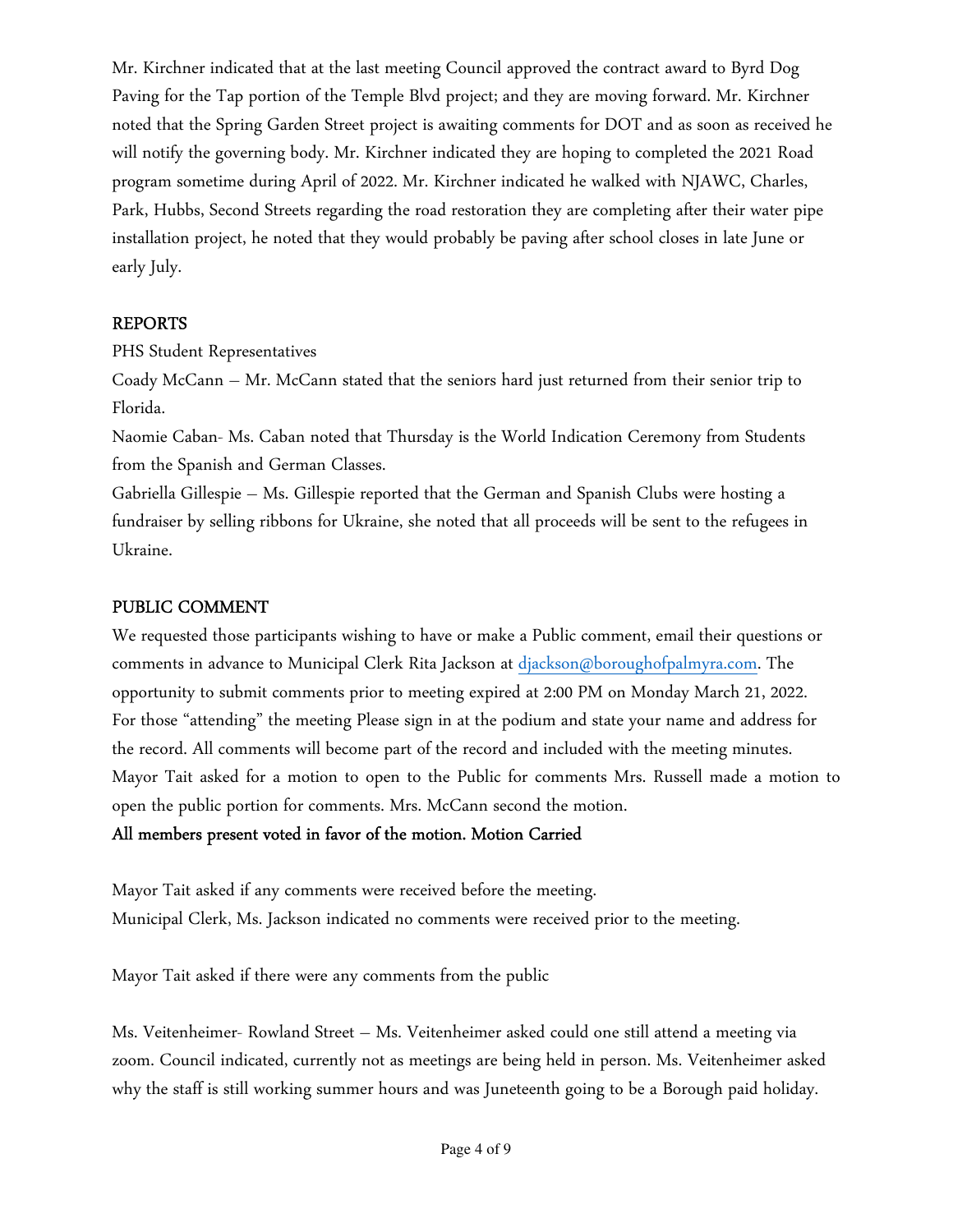Mr. Gural stated the staff is not working summer hours but instead flex hours, noting the core hours the Borough of open to the public. Mayor Tait stated we have found the staff to be more productive with the flex hours, and Juneteenth will become a Borough holiday like the State and Federal government celebrated on the third day Friday in June if approved by Council. Ms. Veitenheimer inquired as to how the staff would be working for the holiday season. Mr. Gural indicated currently he did not know but when the tie got closer the public would be notified.

No one else from the public wishing to be heard, Mayor Tait asked for a motion to close the Public Portion. Mrs. Russell made a motion to close the public portion, President Howard second the motion. All members present voted in favor of the motion. Motion Carried

#### RESOLUTIONS

Mayor Tait stated Resolution 2022-089 thru Resolution 2022-099 will be enacted as a single motion, if any resolution needs additional discussion, it will be removed from the consent agenda and voted on separately.

Mayor Tait asked if any resolutions needed to be removed from the consent agenda. See none to be removed, Mayor Tait read the following resolutions into the record:

Resolution 2022-089, Resolution Authorizing the Award of a contract to Hi Quality Contracting, LLC per their Bid Proposal Dated 02/25/2022 in the amount of \$20,000.00 for Rehab Project PLRCAESC-327 Pursuant to CGP&H and CFO's Review and Approval

Resolution 2022-090, Resolution Approving LOSAP Eligible Volunteers for 2021 in accordance with Chapter 21: A1 off the Code of the Borough of Palmyra entitled "Fire Department Length of Service Awards Point System"

Resolution 2022-091, Resolution Approving Scott Clemmer as a Member of the Junior Firefighters Auxiliary to the Palmyra Fire Department

Resolution 2022-092, Resolution Authorizing an Electronic Tax Sale in the Borough of Palmyra

Resolution 2022-093, Resolution Appointing Frank Billingiere as Part-Time code enforcement officer per the terms of his Offer of Employment Dated February 10<sup>th</sup>, 2022.

Resolution 2022-094, Resolution Authorizing a Refund of tax overpayment to Block 153, Lot 9.02 C3306 in the amount of \$1,412.46

Resolution 2022-095, Resolution Authorizing the Payment of March 2022 Bills already paid in the Amount of \$2,331,083.25

Resolution 2022-096, Resolution Awarding a Contract to Municipal Emergency Services Per Quote in the Amount of \$61,379.50 for 9 Scott Air Packs and 13 AV3000 Masks Subject to Certification of CFO

Resolution 2022-097, Resolution Authorizing the Palmyra Delinquent Sewer Utility Payment Plan

Resolution 2022-098, Resolution declaring June 19<sup>th</sup> better known as Juneteenth National Independence Day, already declared a federal and state holiday, as a legal Borough-paid holiday for all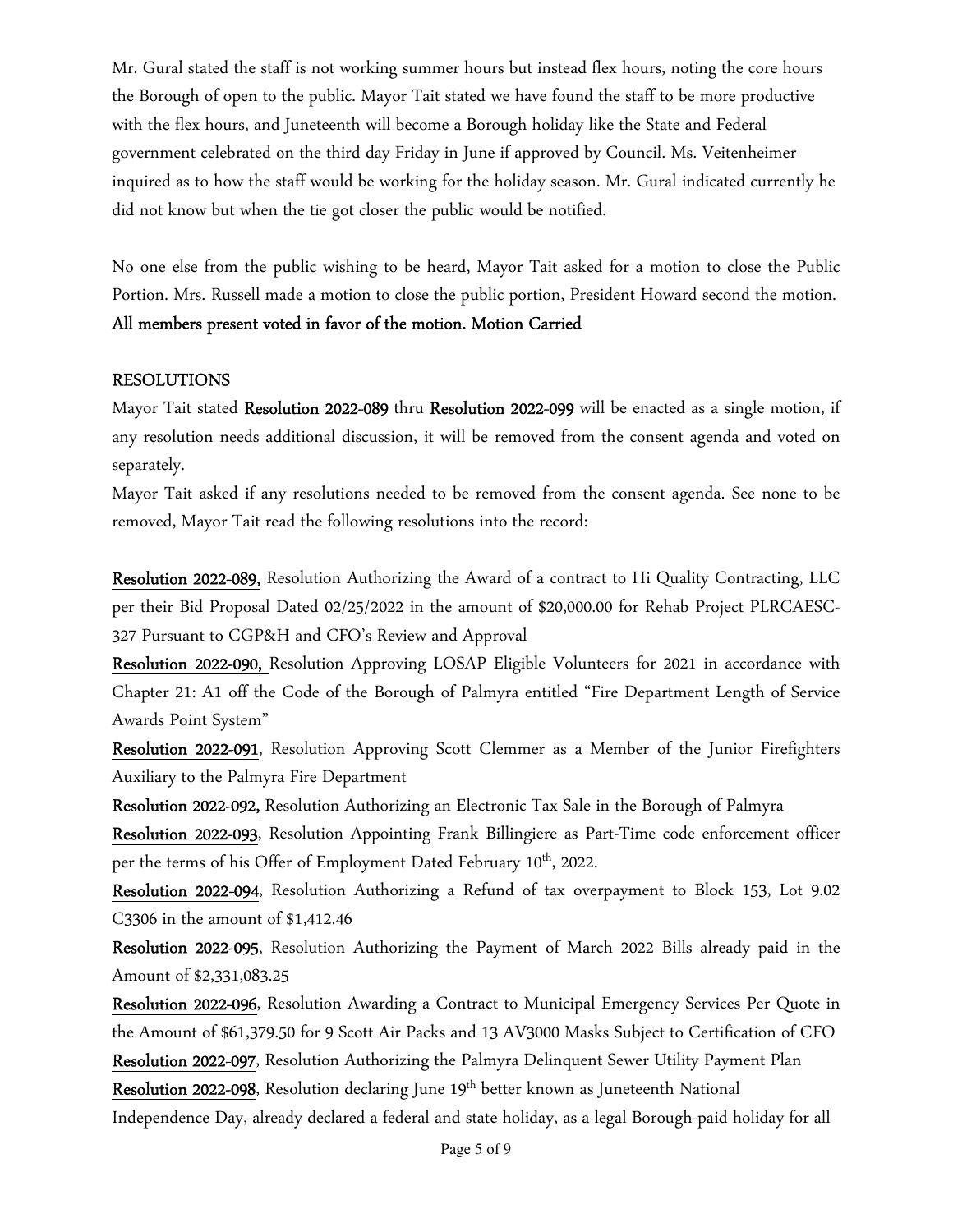non-represented employees, which is to be celebrated on each third Friday of every June consistent with its observance in the State of New Jersey.

Resolution 2022-099, Resolution amending resolution adopting Borough of Palmyra COVID-19

Vaccination Policy for employees

Mayor Tait requested a motion to approve the consent agenda Resolutions 2022-089 thru Resolution 2022-099.

Mrs. Russell made a motion to approve the consent agenda Resolutions 2022-089 thru Resolution 2022-099. President Howard second the motion.

At the call of the roll, the vote was:

INFAVOR: Mr. Allmond, Dr. Cloud, Mrs. McCann, Mrs. Russell, President Howard AGAINST: None

Motion carried. Resolutions 2022-089 thru Resolution 2022-099 were approved.

# PUBLIC EVENTS

Mayor Tait noted the following upcoming events.

Mrs. McCann noted the Easter Egg Hunt being held April 9<sup>th</sup>, 2022, at Legion Field at 9:00 am, for children under 10. Mayor Tait noted and thanked F.C. Kerbeck for sending us a donation to cover the cost of all the candy for the Easter Egg Hunt. Mrs. McCann noted that not April 6<sup>th</sup>, 2022 at 6:00 pm the student volunteers would be in the Community Center stuffing eggs for the Easter Egg Hunt.

Mayor Tait noted that the Palmyra Rabies Clinic will be held April 2<sup>nd</sup>, 2022, at Chief Payton Flournoy Park, from 1:00 to 3:00 pm, noting that the Halloween Parade Committee will be hosting a fundraiser, at the same time, chipping dogs.

Mayor Tait stated that Palmyra Downtown Safety Day will be held April 30<sup>th</sup>, 2022, in the downtown area from 9:am to 2:00 pm.

Mrs. Russell stated the Spring Yard Sale will be held May 21<sup>st</sup>, 2022, throughout town, registration required.

# MOTION TO APPROVE TREASURERS' REPORT

Mayor Tait requested a motion to approve the Treasurer's Report for February 2022. Mr. Allmond made a motion to approve the Treasurer's Report for February 2022. Mrs. Russell second the motion.

At the call of the roll: INFAVOR: Mr. Allmond, Dr. Cloud, Mrs. McCann, Mrs. Russell, President Howard AGAINST: None

Motion Carried. Treasurers Report was approved.

# DISCUSSION ITEMS

Mr. Gural indicated a department head meeting will be held on Wednesday where we will address the continued wearing of masks within the building.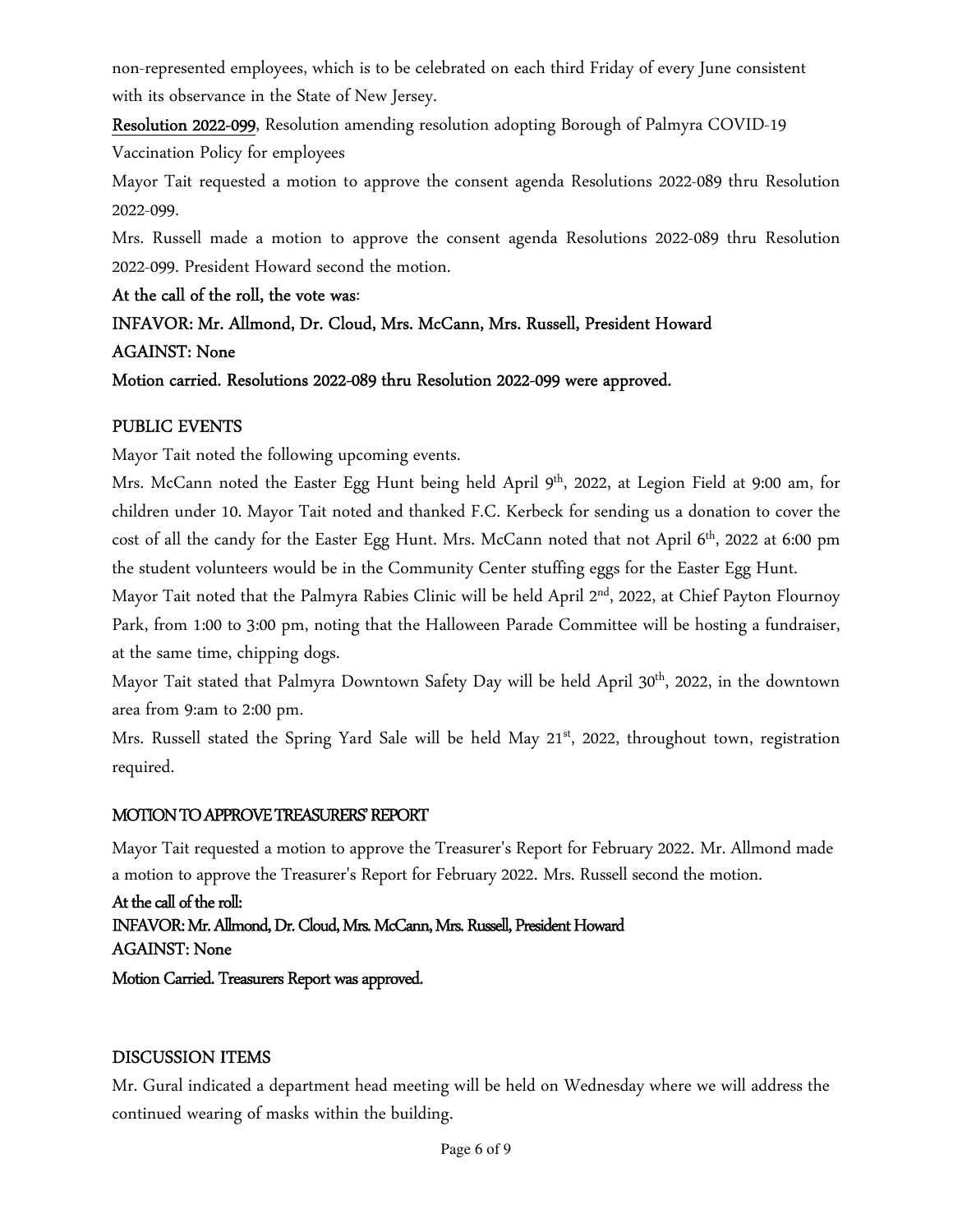Mr. Gural indicated Ms. Kilmer is reviewing the applications received and we are hoping to have a recommendation for council at the next meeting.

Mayor Tait reminded all that the 2022 Budget Workshop Meeting will be held on Saturday, March 26, 2022 at 8:30 AM.

Mr. Gural explained the state requirement to have a payment plan in place for delinquent sewer bills (as of December  $31<sup>st</sup>$ , 2021). Mr. Gural noted the details were in the packet and the resolution was approved earlier with the resolutions.

Mr. Rosenberg indicated he had reviewed the proposed ordinance regarding alcoholic beverage consumption in public places. Mr. Rosenberg noted that the published decision of the Appellate Division of the Superior Court of New Jersey, indicating that any effort on the part of a municipality to permit alcohol to be served by a commercial entity that serves drink and or food is limited, noting that the hours cannot be addressed specifically in the ordinance. Mr. Rosenberg stated the penalty for consumers that violate the ordinance cannot be specified, noting the only thing that a municipality can do is permit the consumption of alcohol in a commercial establishment that serves food and drink. The municipality can distinguish between various different types of commercial entities. Mr. Rosenberg gave several examples. There was additional discussion regarding the potential of changing the ordinance. After a lengthy discussion Mrs. Russell suggested the ordinance be returned to committee to make some revisions to be presented to council for consideration. Council agreed, Mrs. Russell indicating the committee would advise council when they had something for them to consider. Mr. Gural indicated that he again was contacted by the YMCA Summer Camp Program requesting usage of the fields and Community Center restrooms. After some discussion it was decided that that would not be allowed.

Mr. Gural indicated he, Chief Campbell and Lt. Murphy met with Mr. McBride regarding the School Resource Officer Agreement with the Board of Education. Mr. Gural indicated they are working on the new three-year contract as the current contract expires on June 30<sup>th</sup>, 2022. Mr. Gural noted additional figures will be for coming once finalized.

#### ADMINISTRATORS REPORT

Mr. Gural remined all to sign up and take the 2022 Burl Co JIF Elected Officials Training class. Mr. Gural noted the Tax Collector's uncollectable tax report which indicated there are no uncollectable taxes.

Mr. Gural indicated the Salem Oak seedlings are available to us if we wish to do get them. Mrs. Russell stated they could use them for Arbor Day in April. There was some additional discussion.

## ONGOING REMINDER PROJECTS

Mr. Gural stated the following items are reminders for the various projects the governing body is addressing. Mr. Gural noted additional information will be forthcoming in the future.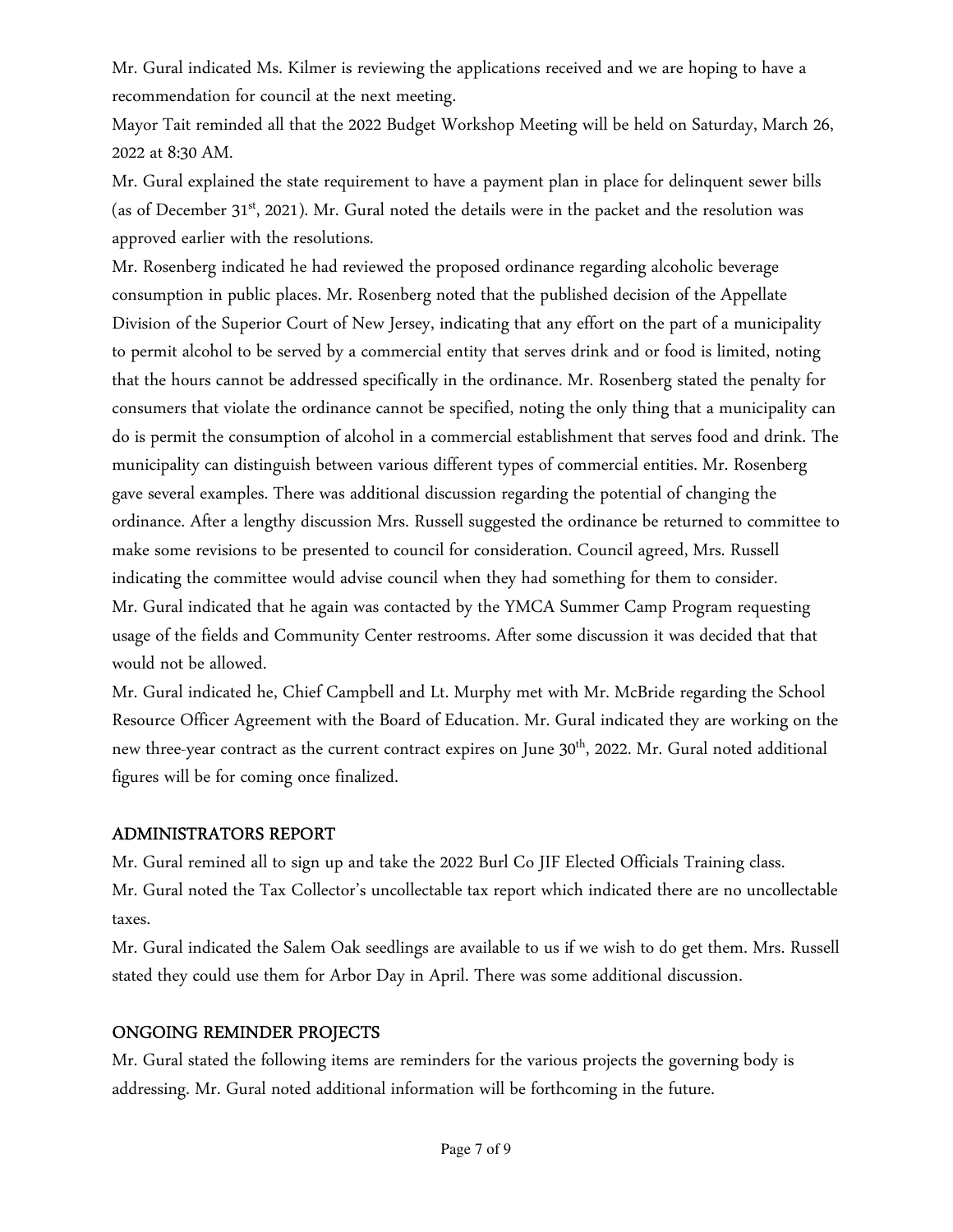- Purchase Orders Council signature requirement
- Sidewalk/snow & ice removal Ordinance
- Sewer Lateral responsibility Ordinance and Sewer bills
- Handicap Parking Sign Ordinance
- Parking Ordinance additional amended code subsections required
- Veterans Affairs Committee Ordinance
- Accessory Structures/cargo containers Zoning/Land Development Ordinance amendments
- Trash Collection Republic Services and potential inhouse collections

# MAYOR / COUNCIL COMMITTEE REPORTS AND COMMENTS

Mrs. Russell- Mrs. Russell indicated the student's play at Palmyra High School was awesome. Dr Cloud – Dr. Cloud stated the Green Team is back and will be meeting every month. Dr. Cloud also noted they will be looking into various green projects, noting electric vehicle charging stations. Mr. Allmond -no comment

Mrs. McCann- no comment

# President Howard – no comment

Mayor Tait stated she participated in Read Across America with the children at Charles Street School. May Tait stated she attended the Harbour Condo Association meeting noting that the next meeting will be the third Tuesday in April. Mayor Tait asked everyone to sign up for a date to attend one of the meetings thru out the year. Mayor Tait also noted she would like to bring back the "Mayor for a Day" with the students from Charles Street School.

Mayor Tait indicated there was a need to enter closed session.

Mayor Tait asked for a motion to approved Resolution 2022-101 - Resolution Excluding the Public from Certain Meetings Pursuant to Section 8 of the Open Public Meeting Act C. 231 P. L. 1975 for matters relating to: settlement negotiations, litigation and contracts Mr. Rosenberg indicated it was too early to indicated when this information would be released

pursuant to the Open Public Meeting Act.

President Howard made a motion to approve Resolution 2022-101. Mrs. Russell second the motion. At the call of the roll: INFAVOR: Mr. Allmond, Dr. Cloud, Mrs. McCann, Mrs. Russell, President Howard AGAINST: None Motion Carried. Resolution 2022-101 was approved

Borough Council went into closed session at 8:31 pm